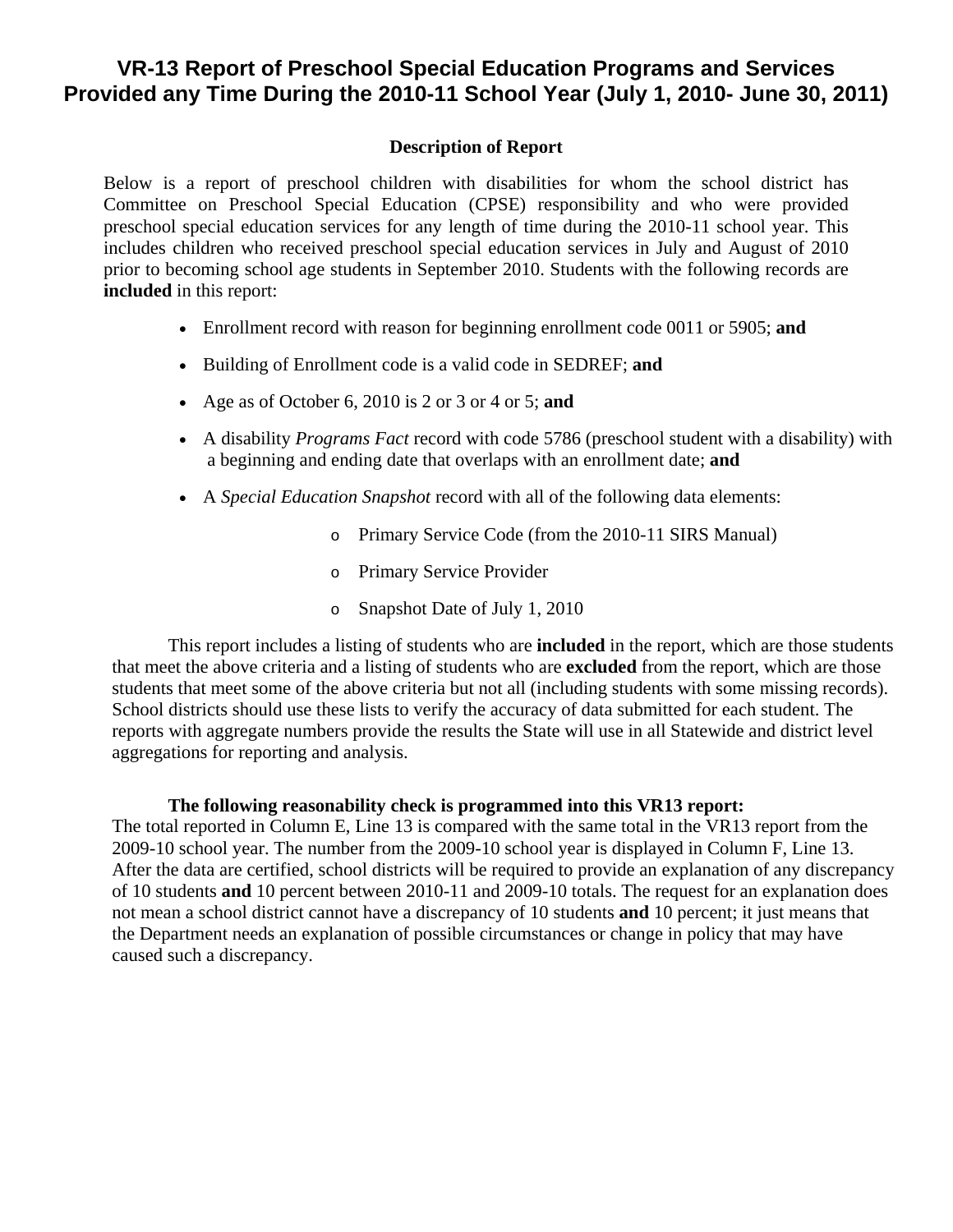## **VR-13 Report of Preschool Special Education Programs and Services Provided any Time During the 2010-11 School Year (July 1, 2010- June 30, 2011)**

|                       |                                                                                                | $\mathbf{A}$ | $\bf{B}$ | $\mathbf C$                        | D       | E                                                                   | $\mathbf{F}$                                                   | G                                |
|-----------------------|------------------------------------------------------------------------------------------------|--------------|----------|------------------------------------|---------|---------------------------------------------------------------------|----------------------------------------------------------------|----------------------------------|
| Line<br><b>Number</b> | <b>Program/Services</b>                                                                        | Age 2        | Age $3$  | Age as of October 6, 2010<br>Age 4 | Age $5$ | <b>Total</b><br>Ages<br>$2 - 5$<br>2010-11<br><b>School</b><br>Year | <b>Total</b><br>Ages $2-5$<br>2009-10<br><b>School</b><br>Year | Reason-<br>ability<br>$Check***$ |
| 01                    | <b>Related Services Only</b>                                                                   |              |          |                                    |         |                                                                     |                                                                |                                  |
| 02                    | Special Education Itinerant Teacher (SEIT)<br>Services Only                                    |              |          |                                    |         |                                                                     |                                                                |                                  |
| 03                    | <b>Related Services and SEIT Services</b>                                                      |              |          |                                    |         |                                                                     |                                                                |                                  |
| 04                    | Half-Day (2.5 hours or less) Special Class Program<br>in Integrated Setting *                  |              |          |                                    |         |                                                                     |                                                                |                                  |
| 05                    | Half-Day (2.5 hours or less) Special Class Program<br>in Segregated Setting **                 |              |          |                                    |         |                                                                     |                                                                |                                  |
| 06                    | Full-Day (more than 2.5 hours, up to 3 hours) Special<br>Class Program in Integrated Setting * |              |          |                                    |         |                                                                     |                                                                |                                  |
| 07                    | Full-Day (more than 2.5, up to 3 hours) Special Class<br>Program in Segregated Setting **      |              |          |                                    |         |                                                                     |                                                                |                                  |
| 08                    | Full-Day (more than 3 hours, up to 4 hours) Special<br>Class Program in Integrated Setting *   |              |          |                                    |         |                                                                     |                                                                |                                  |
| 09                    | Full-Day (more than 3 hours, up to 4 hours) Special<br>Class Program in Segregated Setting **  |              |          |                                    |         |                                                                     |                                                                |                                  |
| 10                    | Full-Day (more than 4 hours) Special Class Program<br>in Integrated Setting *                  |              |          |                                    |         |                                                                     |                                                                |                                  |
| 11                    | Full-Day (more than 4 hours) Special Class Program<br>in Segregated Setting **                 |              |          |                                    |         |                                                                     |                                                                |                                  |
| 12                    | Residential Program                                                                            |              |          |                                    |         |                                                                     |                                                                |                                  |
| 13                    | <b>Total</b>                                                                                   |              |          |                                    |         |                                                                     |                                                                |                                  |